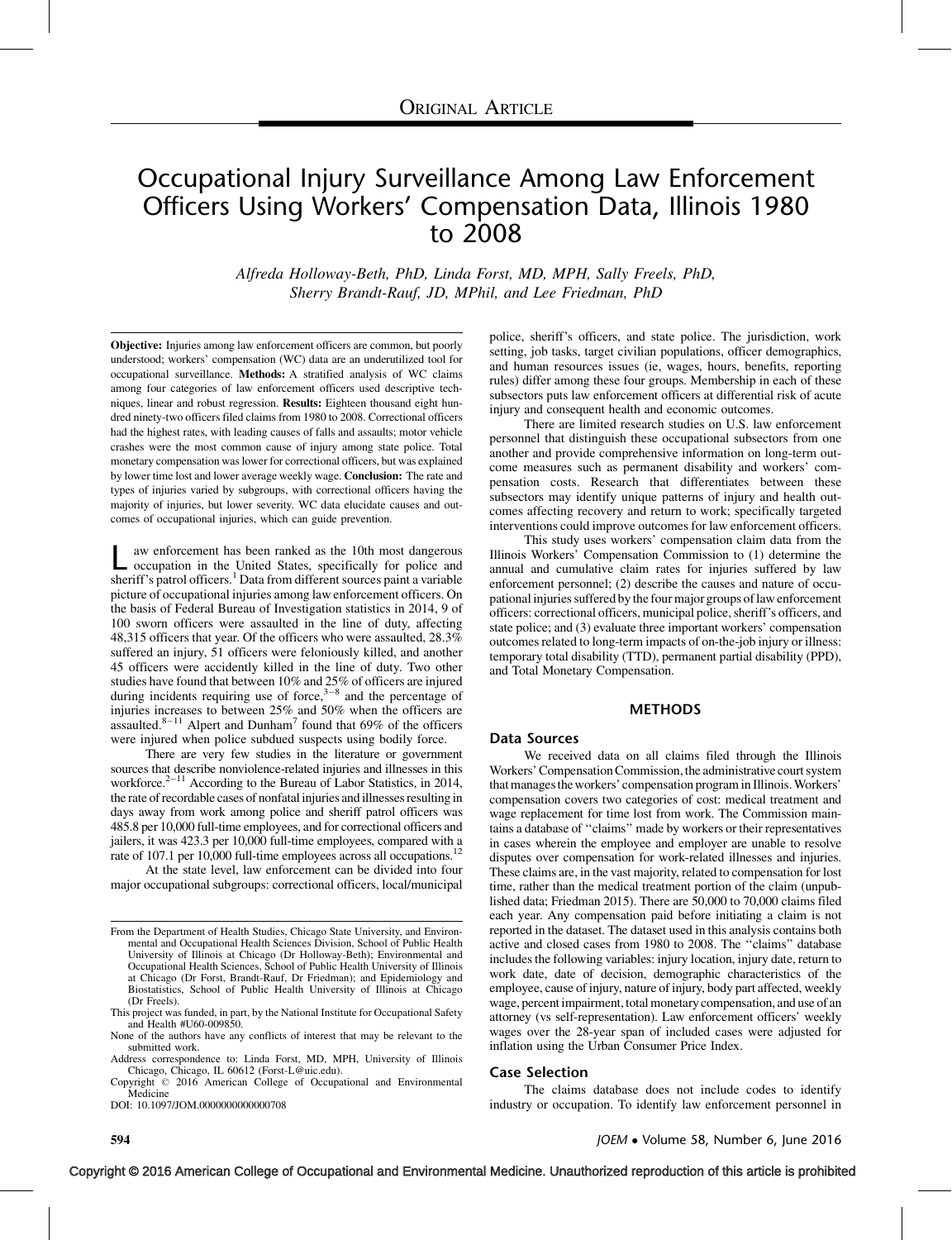this study, a multistep, case-selection algorithm was used. Keywords were selected to search for law enforcement officers among employer/company names; the ''employer'' field is available for every case. Keywords included police, police department, sheriff, state police, department of corrections, prison, and jail. We also used variations of these search terms to identify records with misspellings or abbreviations. Employer address was used to confirm that each included case was employed as a law enforcement officer. Both support staff and field officers were included in the analysis. Correctional officers, municipal police, sheriff officers, and state police were identified separately to consider differential risk factors and outcomes and also to compare the four groups.

# Outcome Variables

## Total Monetary Compensation

The Total Monetary Compensation is the entire amount of money awarded to the employee in either settled (without arbitration) or arbitrated cases. This comprises all the individual components involved in a claim, including medical costs, attorney fees, penalties, rehabilitation, vocational training, missed work, disability, settlement payments, and other forms of compensation. Again, it should be noted that medical-only claims rarely appear in this database (ie, when there is no lost or restricted work time, injured workers rarely file a claim). Total compensation dollars were adjusted for inflation using the Urban Consumer Price Index for all urban consumers in year 2000 ''real'' dollars.

## Temporary Total Disability

Injured employees are granted TTD when they are unable to return to work immediately following the injury. TTD is based on the average weekly wage X the time lost from work as a result of the injury; this is further adjusted by the number of dependents. The average weekly wage is calculated on the basis of the employee's gross income before taxes and includes income from additional jobs. There is a minimum and maximum benefit an employee can collect on TTD and this range varied between 1980 and 2008. In this analysis, TTD is described in terms of weeks of lost-time from work; ''weeks lost'' is a more comparable measure, as the salary scale of the four subsectors varies widely and influences the total dollars awarded. The minimum number of weeks used for analysis was 0.14, which is equivalent to one day.

## Permanent Partial Disability

Permanent partial disability is compensation paid to injured workers for a partial loss of body function at the point of maximum medical improvement, that is, when the case is settled. In Illinois, the PPD settlement is based on the degree of impairment as determined by a health care provider, the average weekly wage, and several employment and demographic factors (age, experience, education, number of dependents). During the study period, use of impairment rating guidelines was not required in Illinois (this changed in 2011). To determine PPD, the percent impairment is multiplied by the average weekly wage and multiplied by the number of weeks listed in the Illinois statute for specified injuries. The impairment rating is either agreed upon by both parties in nonarbitrated decisions or by the arbitrator when the case is adjudicated. We used the % impairment rating, a measure of severity, as the measure of PPD because it could be compared across groups. When there was more than one body part with limited function, the statutory formula for computing cumulative PPD was used  $[A + (1 - A) * B$ , where A is the percent disability for a specific injury involving a specific body part and B is the percent disability for a second specific injury involving a specific body part].<sup>[13](#page-5-0)</sup>

## Statistical Analysis

The Statistical Analysis System (SAS version 9.1; SAS Institute, Inc., Cary, NC) was used for all analyses. The five-year average annual ''claim rate'' was calculated by taking the average of the total number of workers' compensation claims over a five-year period divided by the five-year average of law enforcement employees; that number was then multiplied by 100. The annual employment data for Illinois law enforcement subsectors were gathered over the 28-year period from the U.S. Census Bureau.<sup>14</sup> Three of the subsectors—municipal, sheriff, and state law enforcement personnel—needed to be combined in the numerator because employment (denominator) data were only available with this aggregation; correctional officers were distinguishable in the U.S. Census Bureau's employment dataset.

Distributions of gender, age, marital status, number of dependents, average weekly wage, whether or not the employee was represented by an attorney, cause of injury, nature of injury, body part affected, mean days away from work, and compensation awarded were determined for each of the four subsectors. We then compared the subsectors in terms of TTD (in weeks), PPD (by assigned percent impairment), and Total Monetary Compensation (in US Dollars corrected for inflation). PPD percentage was near normal (skewness  $= 1.73$ ; kurtosis  $= 4.27$ ), but both TTD  $(s$ kewness  $= 5.72$ ; kurtosis  $= 47.3$ ) and total workers' compensation  $(s$ kewness = 31.3; kurtosis = 1750.6) were not normal. Therefore, ''ordinary least squares regression'' was used to evaluate only PPD, while the presence of economic outliers led to the use of ''robust regression'' to evaluate both TTD and Total Monetary Compensation. For the robust regression models, we used the M-estimation as implemented in SAS version 9.1 (PROC ROBUSTREG; SAS Institute, Inc.) to determine predictors of TTD and Total Monetary Compensation. We used a manual stepwise selection method to identify the best model fit for the predictors. Akaike Information Criteria (AIC), Bayesian Information Criteria (BIC), and R-square were used for model selection and to identify the best scale and weighting function in the final robust regression model. The Tukey scale and fair weighting function were used to evaluate the final robust regression models.

For all multivariable regression models, correctional officers served as the reference group because they are most clearly different in terms of their job duties and in the descriptive statistics of the three primary outcome variables (TTD, PPD, and Total Monetary Compensation). In all the multivariable equations, statistical evaluation of covariates and a priori knowledge were used to decide on inclusion of covariates in the final models. There was no evidence of multicollinearity found among any of the independent variables in the regression model. To test significance, a two-sided  $P$  value of less than 0.05 was used.

#### RESULTS

# Demographics

Of the 18,892 law enforcement personnel that filed a claim between 1980 and 2008, 45% were from correctional institutions, 26% were municipal police, 22% came from the sheriff's department, and 7% came from the state police. The average claim rate for police in Illinois was 0.78 injuries per 100 state, sheriff, and municipal officers (full time equivalents [FTEs]) combined, and 1.59 injuries per 100 correctional officers (Table 1).

Demographic data by occupational subgroup are presented in Table 2. The majority of workers' compensation claims came from male law enforcement officers in Illinois, though 26% of correctional officer and 23% of sheriff's officer claims were from women. The mean age among the officers was approximately 38 years, with the largest proportion between the ages of 31 and 40 years; filings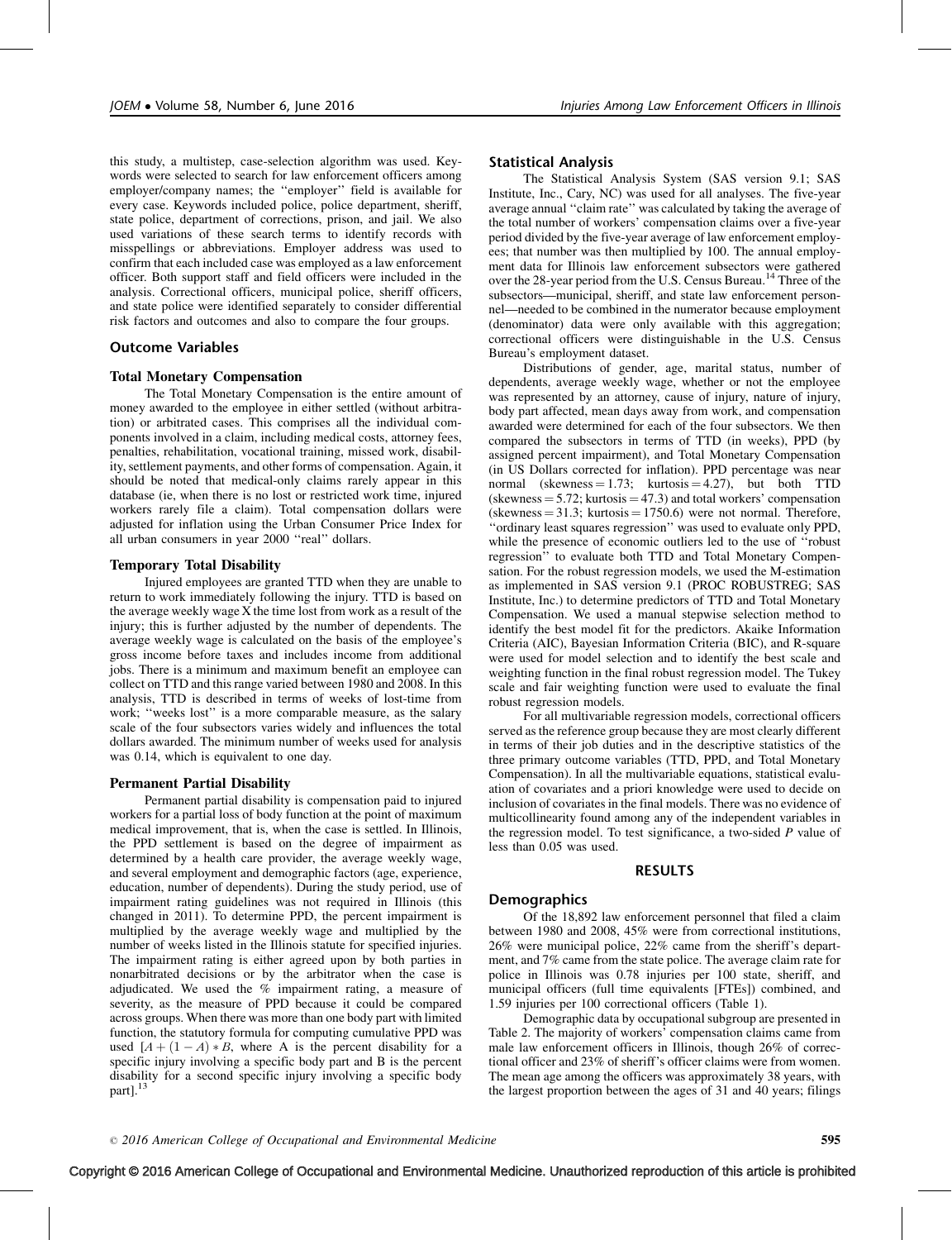|               |                            | <b>State, Municipal, Sheriff Officers</b> |                                  | <b>Correctional Officers</b>      |                                         |                                     |  |  |
|---------------|----------------------------|-------------------------------------------|----------------------------------|-----------------------------------|-----------------------------------------|-------------------------------------|--|--|
|               | 5-yr Average<br>Employment | 5-yr Average<br><b>Number WC Claims</b>   | <b>WC Claim</b><br>Rate per 100* | 5-yr Average<br><b>Employment</b> | 5-yr Average<br><b>Number WC Claims</b> | <b>WC Claim</b><br>Rate per $100^*$ |  |  |
| 1980-1984     | 43,342                     | 247                                       | 0.57                             | 11,763                            | 260                                     | 2.21                                |  |  |
| 1985-1989     | 42,359                     | 371                                       | 0.88                             | 15,550                            | 324                                     | 2.08                                |  |  |
| 1990-1994     | 43.867                     | 436                                       | 0.99                             | 19.922                            | 388                                     | 1.95                                |  |  |
| 1995-1999     | 47.738                     | 378                                       | 0.79                             | 23,237                            | 309                                     | 1.33                                |  |  |
| $2000 - 2004$ | 49.468                     | 420                                       | 0.85                             | 25,190                            | 266                                     | 1.05                                |  |  |
| $2004 - 2008$ | 51,900                     | 331                                       | 0.64                             | 23,428                            | 189                                     | 0.81                                |  |  |

|--|

did not vary significantly by age among the four subsectors. Over 60% of those filing a claim were married; correctional officers were slightly less likely to be married. Among those awarded TTD, the average duration of days away from work was a little more than three months.

# Cause and Nature of Injury

Cause and mechanism/nature of injury are summarized in Table 3. Correctional officers have a much higher proportion of falls (25% vs 11% to 18%) and assaults (18% vs 5% to 12%) than the other subgroups; State Police have the highest proportion of motor vehicle crashes (23%) compared with municipal police (12%), those in the sheriff's office (10%) and correctional officers (2%).

In terms of body site of injury, all groups of law enforcement personal claimed upper extremity injuries as a higher proportion, followed by lower extremity and torso injuries. Multiple sites and ''whole body'' were collapsed into one group, and showed some 46% to 52% of all body sites. This corresponds with the lack of specificity regarding the cause or nature of injury, as summarized in Table 3.

The median Total Monetary Compensation varied by the body part affected among the four subgroups, with median costs ranging from \$2500 to \$4000 for officers suffering head injuries, \$7800 to \$12,000 for injuries to the lower extremities, \$4000 to \$5000 for neck injuries, \$5800 to \$7500 for torso injuries, and \$5400 to \$8200 for upper extremity injuries.

# Workers' Compensation Claims and Measure of Injury Severity

Among law enforcement officers filing workers' compensation claims in Illinois between 1980 and 2008, 74% were decided or settled within the court system while the remainder were dismissed or withdrawn. The number of cases decided or settled did not differ substantially between the occupational subgroups: correctional officers,  $n = 6203 (73\%)$ ; municipal police,  $n = 3648 (75\%)$ ; sheriff's department,  $n = 3120$  (75%); and state police,  $n = 1097$ (76%). Of the total claims filed, 62.6% had decisions on PPD and 36.1% had decisions involving TTD. On the basis of the stratified analysis summarized in Table 4, the mean ''time lost'' or duration of TTD was lower for correctional officers than the other three groups, though the median was the same as for state police. In terms of percent PPD, a measure of assumed severity along with sociodemographic features that figure into that calculation, correctional officers lost less time, on average (mean and median), than the other three groups. The Total Monetary Compensation, based on wages, time lost, and severity, was also lower for correctional officers.

#### Multivariable Regression Models

Table 5 presents the crude and adjusted parameter estimates by law enforcement subgroups. The Total Monetary Compensation model was adjusted for both TTD and PPD, marital status, weekly wage, injury to the extremities, the number of dependents, selfrepresentation, and gender, for which the correlation coefficient  $(R^2)$ 

|                                   | <b>Correctional Offi-</b><br>cers |        | <b>Municipal Police</b> |        | <b>Sheriff's Officers</b> |        | <b>State Police</b> |        |
|-----------------------------------|-----------------------------------|--------|-------------------------|--------|---------------------------|--------|---------------------|--------|
|                                   | $\boldsymbol{N}$                  | $(\%)$ | $\boldsymbol{N}$        | $(\%)$ | $\boldsymbol{N}$          | $(\%)$ | $\boldsymbol{N}$    | $(\%)$ |
| Total disputed claims             | 8440                              | 45     | 4875                    | 26     | 4137                      | 22     | 1440                | 8      |
| Male                              | 6208                              | 74     | 4134                    | 85     | 3180                      | 77     | 1161                | 81     |
| Age $(yrs)$                       |                                   |        |                         |        |                           |        |                     |        |
| $21 - 30$                         | 2363                              | 29     | 1249                    | 26     | 846                       | 21     | 287                 | 20     |
| $31 - 40$                         | 2968                              | 36     | 1966                    | 41     | 1484                      | 37     | 537                 | 38     |
| $41 - 50$                         | 1926                              | 23     | 1139                    | 24     | 1044                      | 25     | 455                 | 32     |
| $51+$                             | 983                               | 12     | 418                     | 9      | 666                       | 16     | 149                 | 10     |
| Married                           | 5205                              | 62     | 3235                    | 67     | 2624                      | 64     | 1032                | 72     |
| No Attorney used                  | 414                               | 5      | 176                     | 4      | 315                       | 8      | 363                 | 25     |
| Mean age $(\pm SD)$               | 37.5 $(\pm 10.0)$                 |        | 37.2 $(\pm 8.9)$        |        | 39.7 $(\pm 10.3)$         |        | 38.9 $(\pm 8.9)$    |        |
| Mean no. of dependents $(\pm SD)$ | 1.3 $(\pm 1.3)$                   |        | 1.3 $(\pm 1.3)$         |        | 1.2 $(\pm 1.3)$           |        | 1.2 $(\pm 1.3)$     |        |
| Average weekly wage $(\pm SD)^*$  | 690 $(\pm 185)$                   |        | 826 $(\pm 251)$         |        | 708 $(\pm 237)$           |        | 944 $(\pm 276)$     |        |

TABLE 2. Demographic Characteristics of Injured Illinois Law Enforcement Officers in Workers' Compensation Study, 1980–2008

2016 American College of Occupational and Environmental Medicine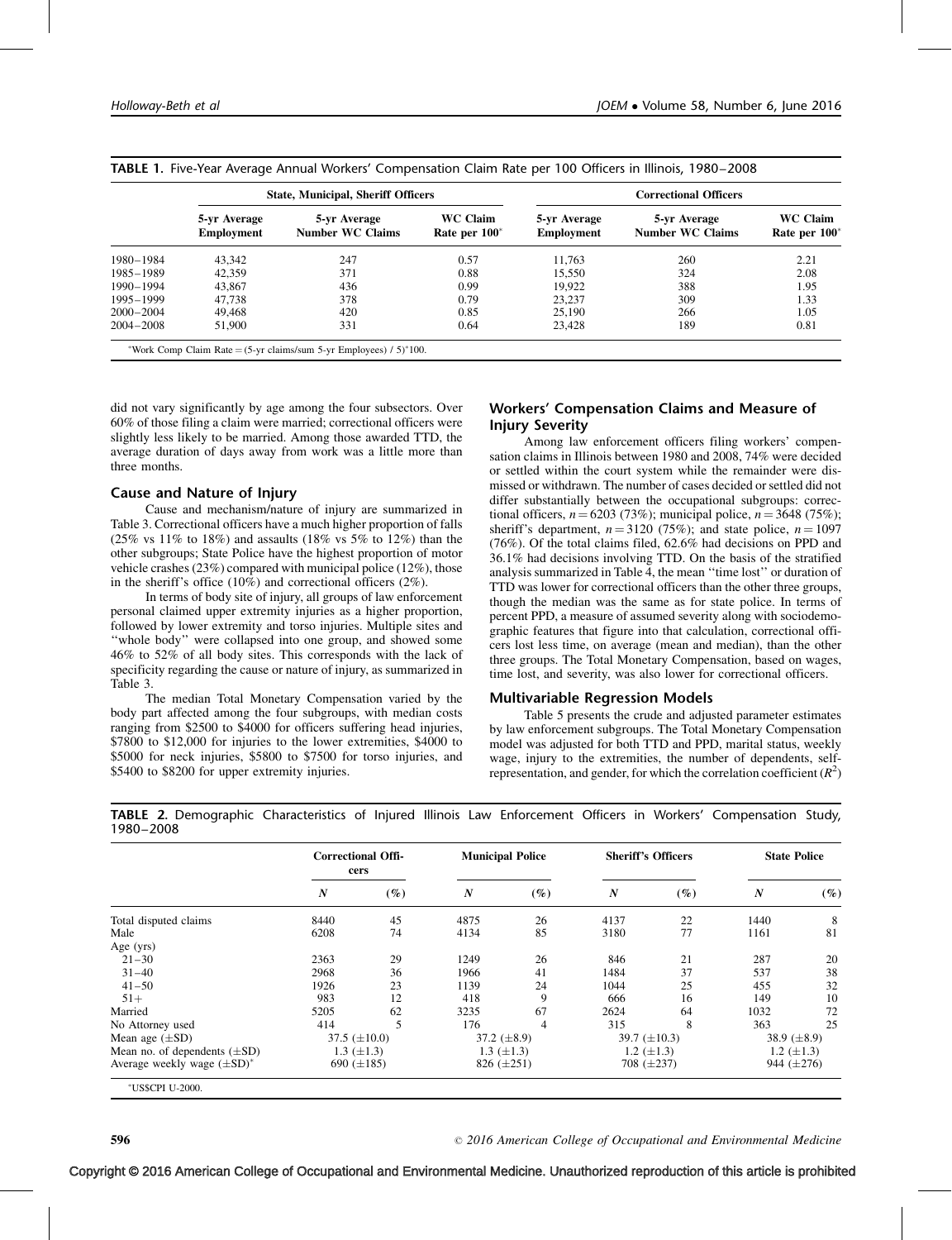| Cause                            | Corrections ( $n = 8440$ ) | Municipal Police $(n=4875)$ | Sheriff $(n=4137)$ | State Police $(n = 1440)$ |
|----------------------------------|----------------------------|-----------------------------|--------------------|---------------------------|
| Fall                             | 2086 (25%)                 | 713 (15%)                   | 753 (18%)          | 155 $(11\%)$              |
| Assault (Altercation, Horseplay) | 1536 (18%)                 | 606 (12%)                   | 516 (12%)          | 78 (5%)                   |
| Overexertion                     | 562 (7%)                   | 138 (3%)                    | 176(4%)            | 83 (6%)                   |
| Struck by/against                | 572 (7%)                   | 237 (5%)                    | 204 (5%)           | 81 (6%)                   |
| Caught in under or between       | 252 (3%)                   | 46 $(1%)$                   | 77 (2%)            | 12 $(1%)$                 |
| Burn                             | 200(2%)                    | 39 $(1%)$                   | 55 (1%)            | 22(2%)                    |
| Motor vehicle                    | 173(2%)                    | 575 (12%)                   | 421 (10%)          | 327 (23%)                 |
| Bite                             | $22(0\%)$                  | 39 $(1%)$                   | 27(1%)             | $6(0\%)$                  |
| Heart attack                     | $20(0\%)$                  | 11 $(0\%)$                  | 7(0%)              | $2(0\%)$                  |
| Cut                              | $9(0\%)$                   | $5(0\%)$                    | $3(0\%)$           | $1(0\%)$                  |
| Shot                             | $8(0\%)$                   | $24(0\%)$                   | 23(1%)             | 13 $(1%)$                 |
| Foreign object or matter in eye  | $9(0\%)$                   | $3(0\%)$                    | $0(0\%)$           | $1(0\%)$                  |
| Noise exposure                   | $1(0\%)$                   | $9(0\%)$                    | $3(0\%)$           | $1(0\%)$                  |
| Injury (unspecified)             | 2990 (36%)                 | 2418 (50%)                  | 1874 (45%)         | 651 (45%)                 |
| Body part affected               |                            |                             |                    |                           |
| Upper extremity                  | 2206 (26%)                 | 1487 (31%)                  | 1179 (28%)         | 382 (27%)                 |
| Lower extremity                  | 2030 (24%)                 | 1330 (27%)                  | 1077(26%)          | 300 (21%)                 |
| <b>Torso</b>                     | 1723 (20%)                 | 895 (18%)                   | 783 (19%)          | 325 (23%)                 |
| Head                             | 599 (7%)                   | 194 (4%)                    | 201 (5%)           | 68 (5%)                   |
| Neck                             | 440 (5%)                   | 296 (6%)                    | 270 (7%)           | 161 $(11\%)$              |
| Multiple parts                   | 4215 (50%)                 | 2262 (46%)                  | 2156 (52%)         | 803 (46%)                 |

TABLE 3. Causes and Body Sites of Injury by Law Enforcement Subsector, Illinois Workers' Compensation Claims, 1980–2008

was 0.45. The crude model indicated that correctional officers received significantly lower Total Monetary Compensation than the other three law enforcements subgroups. However, when controlling for covariates, there were not significant differences between the groups.

The TTD model was adjusted for self-representation, age, weekly wage, days from accident to decision, and back/spine injury. The available variables did not explain much of the overall variance  $(R^2 = 0.04)$ . In light of the low predictability of the global model, municipal police and employees of the sheriff's department were awarded 1.9 and 2.7 weeks more, respectively, of TTD than correctional officers.

The PPD model was adjusted for self-representation, weekly wage, age, days from accident to decision, number of dependents, and any injury to the extremities ( $R^2 = 0.09$ ). In the adjusted model for PPD, all three law enforcement occupational subgroups significantly differed from correctional officers in the percent of PPD, but the differences were very small  $(\leq 2\%)$ .

# **DISCUSSION**

This study describes contested claims filed through the State of Illinois workers' compensation administrative court system. Unlike many other studies related to health outcomes of law enforcement officers, this study provides details on injuries and illnesses suffered by law enforcement personnel caused by all circumstances (not only violence-related) and stratifies law enforcement officers by specific occupational subgroups. Differences in job duties and populations served by the four law enforcement subgroups correspond with some of the observed differences in cause and nature/mechanism of injury and illness. For example, state police disproportionately patrol the interstate roads and are at a higher risk of being hit by passing vehicles than other law enforcement departments. Despite the poor description of cause and nature of injury within the workers' compensation dataset, we continued to see a substantial proportional difference in state police officers suffering injuries from motor vehicle crashes when compared with the other three law enforcement subsectors.

Although correctional officers represent roughly one-third of the Illinois law enforcement workforce, the number of disputed claims during the period of observation were more than double those filed by the other law enforcement groups. Bureau of Labor Statistics data show that correctional officers have higher injury/ illness rates than police officers, as well.<sup>12</sup> This finding is difficult to

| Compensation Claims by Subsector, 1980–2008 |                                           |                                       |                                         |                                   |  |  |  |  |
|---------------------------------------------|-------------------------------------------|---------------------------------------|-----------------------------------------|-----------------------------------|--|--|--|--|
|                                             | <b>Corrections Officers</b><br>$(n=6203)$ | <b>Municipal Police</b><br>$(n=3648)$ | <b>Sheriff's Officers</b><br>$(n=3120)$ | <b>State Police</b><br>$(n=1097)$ |  |  |  |  |
| Temporary Total Disability, in wks          |                                           |                                       |                                         |                                   |  |  |  |  |
| Median                                      | 6.3                                       | 8.0                                   | 9.4                                     | 6.3                               |  |  |  |  |
| Mean                                        | 14.3                                      | 18.3                                  | 19.9                                    | 17.0                              |  |  |  |  |
| Percent Permanent Partial Disability, %     |                                           |                                       |                                         |                                   |  |  |  |  |
| Median                                      | 9%                                        | 14%                                   | 12%                                     | 13%                               |  |  |  |  |

Mean  $14\%$  17%  $16\%$  16% 16%

Median \$7165.89 \$9669.77 \$8724.23 \$8940.69 Mean 514,435.48 \$19,363.82 \$16,208.71 \$18,564.33

TABLE 4. Measures of Injury Severity by Compensation Awards Among Illinois Law Enforcement Officers Filing Workers' Compensation Claims by Subsector, 1980–2008

| © 2016 American College of Occupational and Environmental Medicine | 597 |
|--------------------------------------------------------------------|-----|
|--------------------------------------------------------------------|-----|

Total Monetary Compensation, US\$

Adjusted for Urban Consumer Price Index, 2000.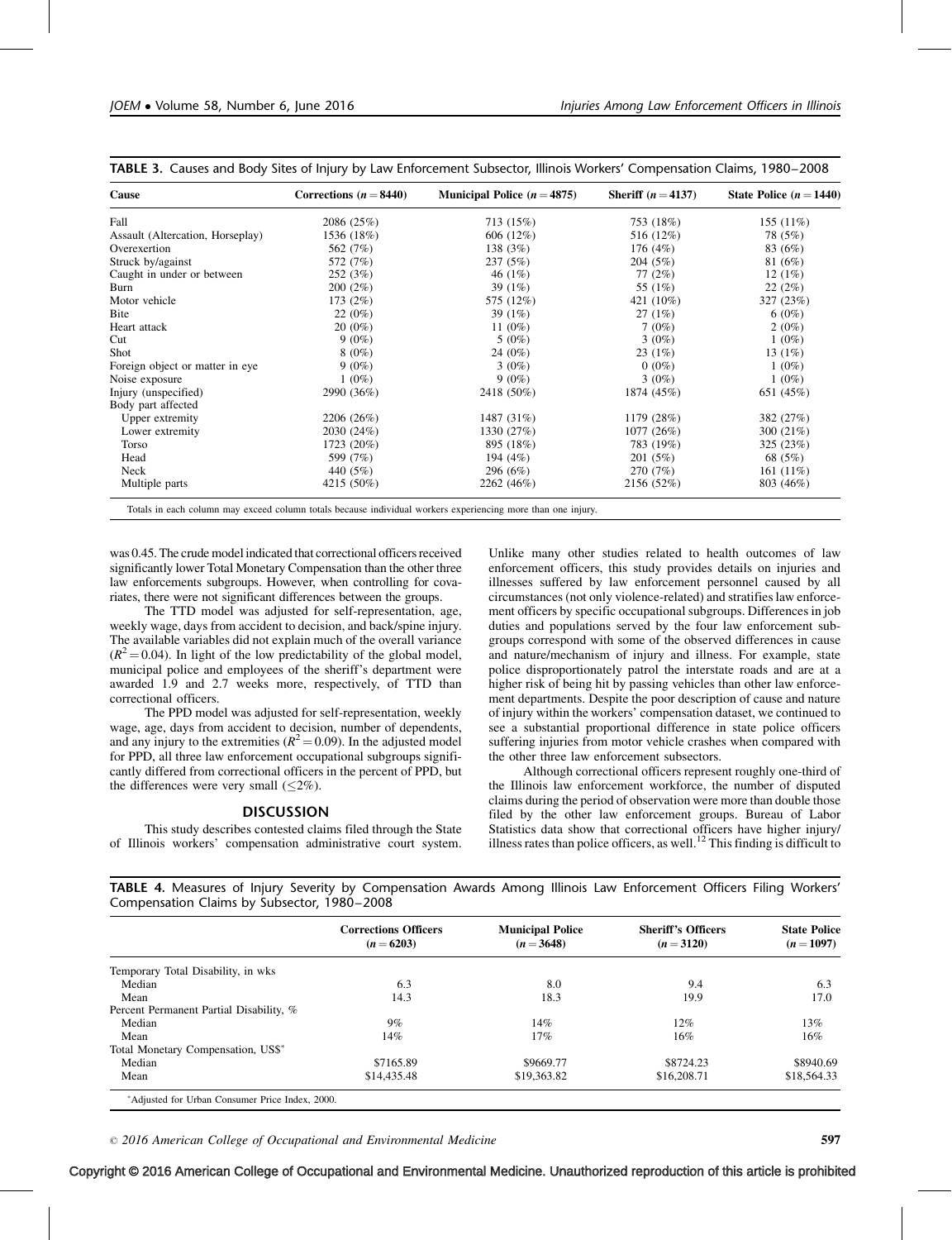|                                                                 | <b>Crude Model</b> | Std.         |                  | <b>Multivariable</b><br><b>Model</b> |                   |                  |
|-----------------------------------------------------------------|--------------------|--------------|------------------|--------------------------------------|-------------------|------------------|
|                                                                 | <b>Estimate</b>    | <b>Error</b> | $\boldsymbol{P}$ | <b>Estimate</b>                      | <b>Std. Error</b> | $\boldsymbol{P}$ |
| Model outcome: Total Monetary Compensation (USD\$)* $R^2$ -0.45 |                    |              |                  |                                      |                   |                  |
| Municipal Police                                                | 2688.18            | 283.72       | < 0.0001         | $-113.58$                            | 238.72            | 0.63             |
| Sheriff                                                         | 1391.18            | 298.51       | < 0.0001         | $-388.81$                            | 232.23            | 0.09             |
| <b>State Police</b>                                             | 2127.55            | 445.84       | < 0.0001         | $-546.18$                            | 508.54            | 0.09             |
| Model outcome: Temporary Total Disability (wks) <sup>T</sup>    |                    |              |                  |                                      |                   |                  |
| <b>Municipal Police</b>                                         | 2.32               | 0.360        | < 0.0001         | 1.89                                 | 0.380             | < 0.0001         |
| Sheriff                                                         | 3.71               | 0.364        | < 0.0001         | 2.69                                 | 0.379             | < 0.0001         |
| State Police                                                    | 0.60               | 0.759        | 0.43             | $-1.04$                              | 0.784             | 0.18             |
| +Model outcome: Permanent Partial Disability $(\%)^T$           |                    |              |                  |                                      |                   |                  |
| Municipal Police                                                | 0.03               | 0.003        | < 0.0001         | 0.02                                 | 0.003             | < 0.0001         |
| Sheriff                                                         | 0.02               | 0.003        | < 0.0001         | 0.01                                 | 0.004             | 0.02             |
| <b>State Police</b>                                             | 0.02               | 0.005        | < 0.0001         | 0.01                                 | 0.006             | 0.04             |

## TABLE 5. Final Regression Models for Illinois Law Enforcement Officers Filing Workers' Compensation Claims, 1980–2008

 Total monetary compensation adjusted for total temporary total disability, total permanent partial disability, marital status, weekly wage, all injured extremities, number of dependents, self-representation, and gender. Based on Urban Consumer Price Index, 2000.

Temporary Total Disability adjusted for self-representation, weekly wage, age, days from accident to decision, and back/spine injury.

<sup>‡</sup>Permanent Partial Disability adjusted for self-representation, weekly wage, age, days from accident to decision, number of dependents, and any injury to the extremities. +This model was ran as a linear regression because PPD has a near-normal distribution.

interpret: it could indicate that correctional officers are at an increased risk of injury and illness relative to other law enforcement groups, but it could also reflect a reporting bias—that correctional officers are more likely to file workers' compensation claims than other officers. Many factors influence filing, including awareness of the workers' compensation system, the presence or absence of advocates that promote and assist with filing, the availability of general health care coverage, disability insurance for the various groups, the ability to accommodate light duty, and others. Workplace culture—machismo, labor-management relations, organizational culture, safety climate/culture, ease of reporting—and the way work-related injury and illness are treated in the workplace are also likely to play a role. Finally, personal characteristics of the different categories of law enforcement officers may be important. Extracting data from a greater variety of available sources and conducting qualitative research would be required to fully understand these influences.

In this study, only 5% to 18% of injuries reported by police were caused by assaults. This finding is much lower than the Bureau of Labor Statistics reports, whereby approximately one quarter of all documented injuries and illnesses among law enforcement personnel are caused by violence-related incidents.[12](#page-5-0)

The distribution of the causes described in the Illinois workers' compensation claims database (Table 3) corresponds to the BLS data, in that falls, overexertion, and motor vehicle crashes are the most common causes of injury, in addition to assaults.<sup>[12](#page-5-0)</sup> Again, differences in reported rates are based on differences in mechanisms of case capture, and workers' compensation data provide an important lens for examining numbers, rates, trends, sentinel occupational health events, $15$  subsequent disability, and financial costs of occupational illnesses and injuries in the U.S.

Other data sources, such as FBI and Bureau of Justice Statistics, capture crime-related injuries (ie, assaults and fatalities), but not general injuries among law enforcement officers. Unlike most other published research describing hazards and health effects of work in law enforcement,<sup>2-12</sup> workers' compensation claims used in this study provide details on injuries and illnesses caused by all hazardous conditions and allow for stratification by specific law enforcement subsectors.

Consideration of differences in work settings, job duties, and populations served by the four law enforcement subsectors explains some of the observed differences in cause and nature of injury and illness. For example, correctional officers work at a fixed location, making them less susceptible to motor vehicle injuries than the state, municipal, and sheriff's officers, who patrol streets in their vehicles. State police, who more commonly patrol highways, have a higher proportion of injuries from motor vehicle crashes than municipal and sheriff's police, who are more likely to use local roads with lower speed limits. Falls are common among both correctional and patrolling officers, though the exact causes and mechanisms of these injuries could be different and cannot be explained using this data source.

The most common body sites of officers' injuries were the upper and lower extremities. This would be expected when considering job tasks of police officers, who may spend a lot of time walking and using their upper extremities for their required job tasks. Upper extremities are the most common site of injury across industrial sectors in BLS SOII data, as well.<sup>[12](#page-5-0)</sup> After adjusting for important confounders, it appears that state police officers received the lowest total monetary compensation, though there was not a statistically significant difference from the other officer subsectors. State police had a substantially higher proportion of officers who represented themselves in arbitration hearings (25%), which may have translated into lower monetary decisions. Interestingly, among the state police, use of an attorney was directly related to average weekly wage—the lowest wage earners were more likely to represent themselves, while all those in the highest earning category used attorneys. This could be due to concern about sharing the award with an attorney, lack of interest in taking a case with low financial return on the part of the attorney, or a difference in understanding or opinion of the importance of professional legal services. There have been several studies that have shown that use of attorneys increases workers compensation costs,[16](#page-6-0) but other studies do not demonstrate this relationship.<sup>[13](#page-5-0)</sup> Overall, the total monetary compensation did not substantially differ between the groups, even with the lower use of legal representation by state police.

Only one-third of all law enforcement officers filing workers' compensation claims received TTD, meaning that two-third of the injured officers did not miss work or they did not dispute their workers' compensation coverage for lost-time. Among those who did receive decisions awarding TTD, the decisions reflected a long period of days away from work—a median of six or more weeks. Work we have done with state workers' compensation and other insurance data sources (unpublished) suggests that ''medical-only'' cases (with no ''time-lost'') are much less likely to come for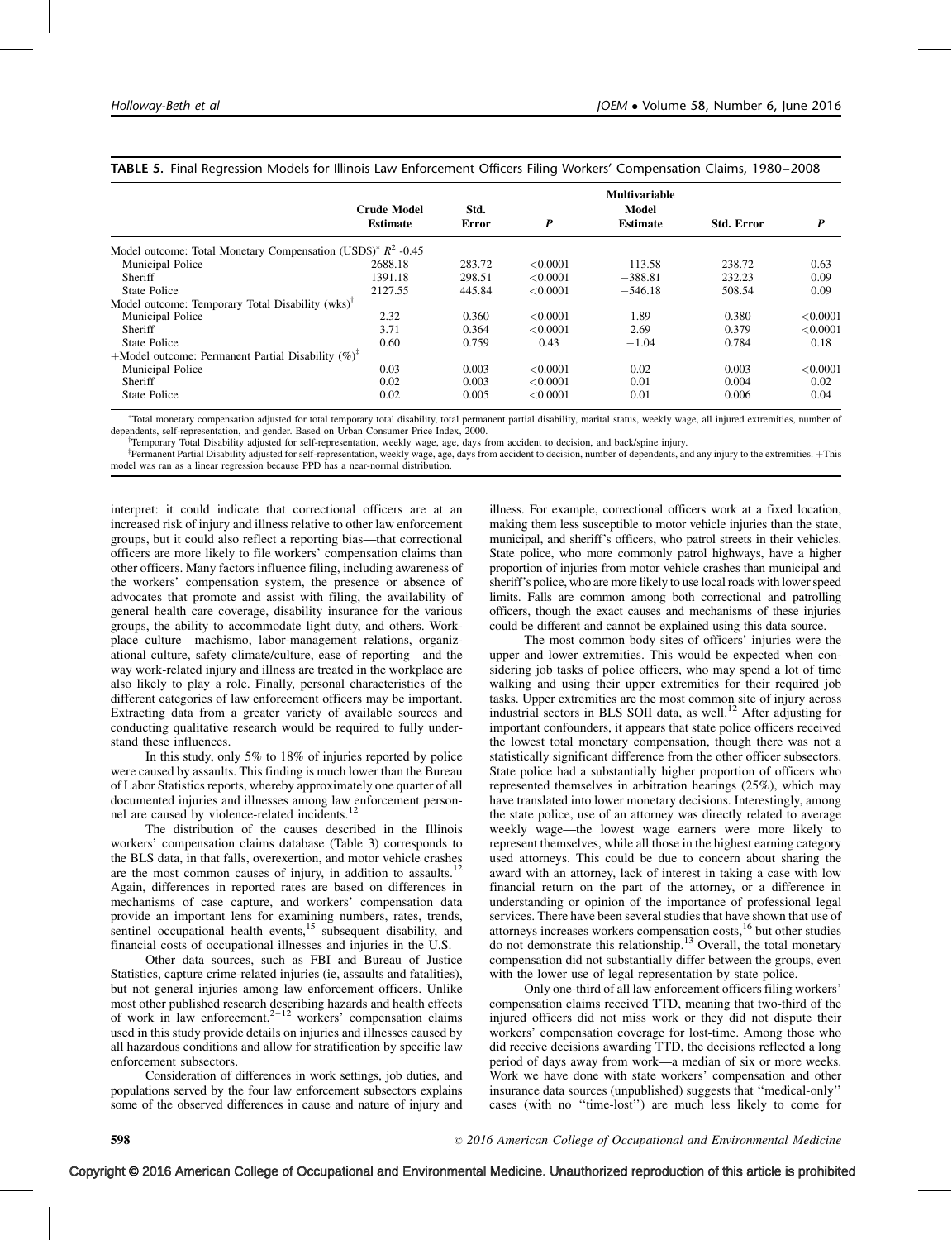<span id="page-5-0"></span>adjudication. Number of lost work days (weeks) could be considered a surrogate for injury severity.

Police and sheriff's officers had significantly longer weeks of TTD than correctional officers, which can be influenced by many factors, including severity of injury or illness, the nature of job duties, as well as stress and job satisfaction.<sup>[17,18](#page-6-0)</sup> In addition, labor agreements require that police and sheriff's officers be able to work full duty in order to return at all, whereas, in most cases, correctional facilities are able to accommodate light duty to some extent. As an indicator of injury severity, TTD is actually used to calculate the total monetary award and is therefore directly related to Total Monetary Compensation.

## Limitations of Workers' Compensation DATA

Workers' compensation data are being explored to enhance occupational surveillance in the US. Limitations observed in this study should serve to inform consideration of whether and how this state-based data source might best be used. Although informative in qualitative and economic factors that describe the types and severity of workplace injuries for law enforcement officers, workers' compensation claims are limited in their the ability to elucidate actual numbers, rates, and trends of occupational injuries and illnesses. Also, very few variables are available to describe these injuries and data are often missing in the database; lack of specified body sites, diagnoses, and mechanisms of injury limit the ability to describe these injuries. Furthermore, accuracy and validity are impossible to determine and are likely compromised by the fact that diagnoses are listed by nonmedical personnel and the contentious legal process provides incentives for keeping the diagnosis general rather than designating the exact body part or condition.

Another limitation of the data is the poor detail of cause and nature of injury. Workers' compensation datasets have the potential to be used to inform, promote, and implement preventive measures that will reduce workplace injury and illness, and could save employers the costs associated with insurance adjustments based on experience ratings. However, there has been a growing realization at the national level of the need to standardize coding across workers' compensation data systems. Standardization would help to improve within-state and between-state analyses by a developing a common platform for key variables that are meaningful across industries, subsectors, states, and years. Definitions and coding systems have already been developed at the national and international levels.

Another limitation of this data source is that the total compensation amount does not clearly and uniformly differentiate between medical and indemnity costs. Better capture of medical and indemnity costs can provide more insight regarding the severity of injury and impairment between and within law enforcement personnel.

Although all of the officers in this study were public sector employees, correctional officers and state police are employed by state government, while sheriff's and municipal officers work for many different and smaller jurisdictions. The ways in which occupational injuries are handled in these settings could differ. In addition, the presence of onsite medical services, return to work policies, work practices in terms of safety protections, and prevailing culture (eg, peer advocacy, machismo, litigious propensity) could play a role in what gets "claimed" in the workers' compensation system. It would be necessary to examine all injuries—claimed and unclaimed—in order to understand these potential differences.

#### **CONCLUSION**

Workers' compensation claims provide surveillance information for law enforcement officers that can highlight types and causes of occupational injuries and help target preventive action. More detailed data are needed to understand preventable factors leading to a high proportion of claimed assaults and falls among correctional officers and the conditions under which motor vehicle crashes occur for state and other patrolling police forces. As state and local governments seek to lower costs, a more detailed analysis of the factors that drive TTD, PPD, and, consequently Total Monetary Compensation, would be of interest.

Among law enforcement subsectors, correctional officers represented the highest proportion (45%) of all disputed claims filed over the 28-year period, with claim rates more than twice as high than the other law enforcement personnel. It is not entirely clear what factors contribute to the higher observed rate among correctional officers, but other reports have also identified this disparity. In addition, this study found that occupational injuries among law enforcement officers in Illinois were caused by an array of circumstances, including assaults, falls, motor vehicle accidents, and overexertion. This study and others indicate that injuries to law enforcement personnel are primarily caused by nonviolent means,<sup>12</sup> despite the fact that most research on law enforcement personnel emphasizes injuries caused during arrests or violent acts. Finally, although there were similarities between the four subgroups, we did observe differences in demographic characteristics, cause of injury, body parts affected, and claim outcomes, providing evidence that these subgroups should be treated as distinct entities. Hygiene and safety recommendations should be customized to each subgroup in order to take into account the varied occupational hazards between law enforcement personnel, in particular to identify the hazards faced by correctional officers.

#### REFERENCES

- 1. U.S. Department of Labor, Bureau of Labor Statistics. Workplace injuries and illnesses, 2011. Available at: [www.bls.gov/news.release/osh.t02.htm. Accessed](http://www.bls.gov/news.release/osh.t02.htm) [January 24, 2016.](http://www.bls.gov/news.release/osh.t02.htm)
- 2. Federal Bureau of Investigation. Law enforcement killed and assaulted 2014. Available at: [http://www.fbi.gov/about-us/cjis/ucr/leoka/leoka/2014. Accessed](http://www.fbi.gov/about-us/cjis/ucr/leoka/leoka/2014) [January 24, 2016.](http://www.fbi.gov/about-us/cjis/ucr/leoka/leoka/2014)
- 3. Henriquez MA. IACP national database project on police use of force. In: Use of Force by Police: Overview of National and Local Data. Washington, DC: United States Department of Justice, Bureau of Justice Statistics; 1999. p. 19–24.
- 4. Kaminski RJ. The Murder of Police Officers. New York: LFB Scholarly Publishing; 2004.
- 5. Smith MR, Petrocelli M. The effectiveness of force used by police in making arrests. Police Pract Res. 2002;3:201–215.
- 6. Alpert GP, Dunham RG. Analysis of Police Use of Force Data. Washington, DC: National Institute of Justice; 2000.
- 7. Alpert GP, Dunham RG. Understanding Police Use of Force: Officers, Suspects, and Reciprocity. Cambridge, NY: Cambridge University Press; 2004.
- 8. Kaminski RJ, Sorensen DWM. A multivariate analysis of individual, situational, and environmental factors associated with police assault injuries. Amer J Police. 1995;14:3–48.
- 9. Hirschel DJ, Dean CW, Lumb RC. The relative contribution of domestic violence to assault and injury of police officers. Justice Quart. 1994;11:99-116.
- 10. Uchida CD, Brooks LW, Koper CS. Danger to police during domestic encounters: assaults on Baltimore county police. Crim Justice Pol Rev. 1987;2:357–371.
- 11. Federal Bureau of Investigation. Law enforcement killed and assaulted, 2006. Available at: [http://www.fbi.gov/about-us/cjis/ucr/leoka/2006. Accessed](http://www.fbi.gov/about-us/cjis/ucr/leoka/2006) [January 24, 2014.](http://www.fbi.gov/about-us/cjis/ucr/leoka/2006)
- 12. U.S. Department of Labor; Bureau of Labor Statistics. Nonfatal occupational injuries and illnesses requiring days away from work in 2014. Available at: [http://www.bls.gov/opub/ted/2015/nonfatal-occupational-injuries-and-ill](http://www.bls.gov/opub/ted/2015/nonfatal-occupational-injuries-and-illnesses-requiring-days-away-from-work-in-2014.htm)[nesses-requiring-days-away-from-work-in-2014.htm. Accessed January 24,](http://www.bls.gov/opub/ted/2015/nonfatal-occupational-injuries-and-illnesses-requiring-days-away-from-work-in-2014.htm) [2016.](http://www.bls.gov/opub/ted/2015/nonfatal-occupational-injuries-and-illnesses-requiring-days-away-from-work-in-2014.htm)
- 13. Ruestow PS, Friedman LS. Characterizing the relationship between in-hospital measures and workers' compensation outcomes among severely injured construction workers using a data linkage strategy. Am J Ind Med. 2013;10:1149–1156.
- 14. United States Census Bureau. (2009). Annual Survey of Local Government Employment and Census of Governments, 1980–2008. Available at: [http://](http://www.census.gov/) [www.census.gov. Accessed February 12, 2016.](http://www.census.gov/)

 $\degree$  2016 American College of Occupational and Environmental Medicine  $\degree$  599